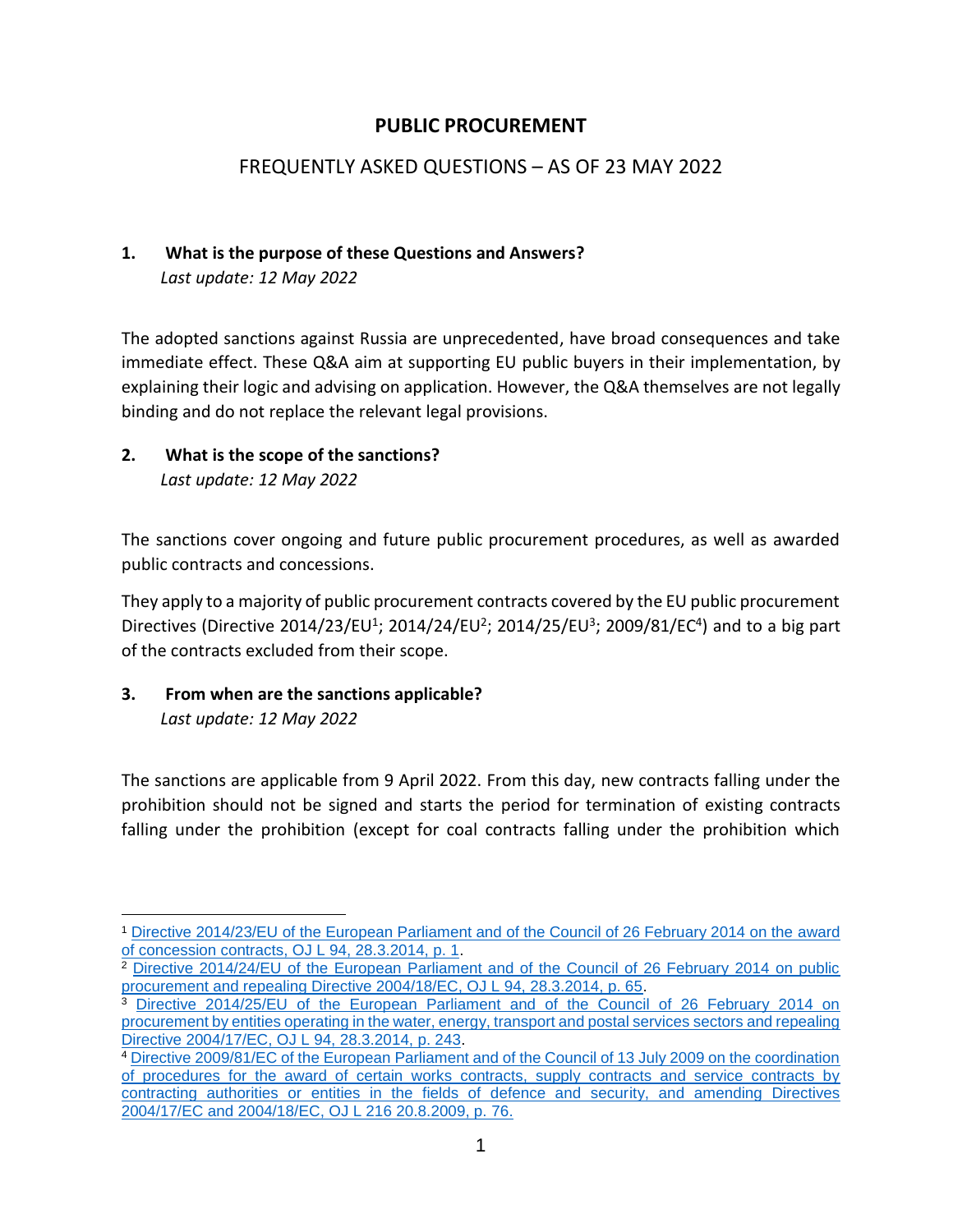should be terminated immediately if execution for further 4 months was not authorised under Article 5k(2)(f) of the Sanctions Regulation).

## **4. When shall the sanctioned contracts be terminated?**  *Last update: 12 May 2022*

Ongoing contracts shall be terminated by 10 October 2022, except for specific cases authorised in accordance with paragraph 2 of article 5k. Alternatively to termination, contracts can be suspended, as explained in reply to question 28.

#### **5. What contracts do the sanctions prohibit?** *Last update: 12 May 2022*

The sanctions prohibit contracts with:

- Russian nationals, companies, entities or bodies established in Russia as well as companies and entities directly or indirectly owned for more than 50% by them and persons bidding or implementing a contract on their behalf
- any person, regardless of their place of establishment or nationality, who implements or intends to implement a contract using Russian or Russian owned subcontractors, suppliers or capacity providers for participation above 10% of the contract value

See points (a)-(c) of article 5k(1) of the **[Sanctions Regulation](https://eur-lex.europa.eu/legal-content/EN/TXT/?uri=CELEX%3A02014R0833-20220413)** for the exact formulation.

## **6. What procurement excluded from the Directives is covered by the sanctions?** *Last update: 12 May 2022*

Additionally to the scope of the Directives, the sanctions cover also procurement concerning:

- concessions awarded to public buyers on the basis of exclusive right(s)
- concessions to holders of exclusive rights
- concessions for air and passenger transport
- concessions implemented outside the EU
- water concessions
- concessions awarded to affiliated undertakings and joint ventures
- real estate transactions
- radio and audio-visual production and broadcasting, electronic communication services
- arbitration, conciliation and legal services
- financial instruments, loans and some central banks services
- some civil protection services provided by NGOs
- political campaigns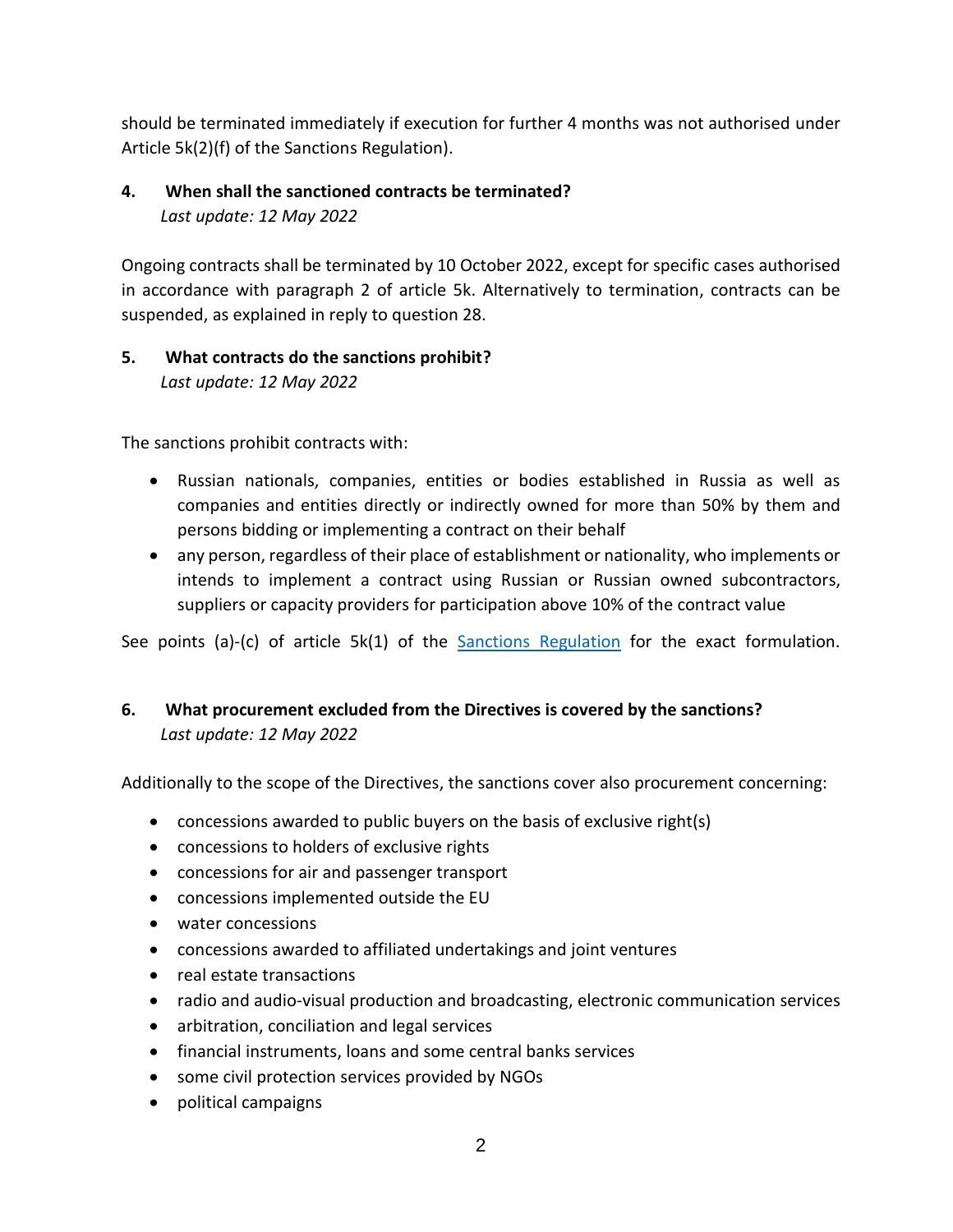- lotteries
- passenger transport services
- purchases connected with classified information due the country's essential national security interest, contracts for intelligence activities
- purchases for resale by entities active in the sectors of water, energy, transport and postal services
- contracts awarded to affiliated undertakings and joint ventures by entities active in the sectors of water, energy, transport and postal services
- posts' financial, philatelist, logistic services and services by electronic means,
- government to government defence and security contracts and concessions
- defence and security contracts and concessions related with cooperative programmes
- defence contracts and concessions for military force deployed outside of the EU
- defence and security research and development contracts for the contracting authority

See the listing of the Directives' exclusion articles in article 5k(1) of the [Sanctions Regulation](https://eur-lex.europa.eu/legal-content/EN/TXT/?uri=CELEX%3A02014R0833-20220413) for the exact formulation.

## **7. What procurement is not covered by the sanctions?** *Last update: 12 May 2022*

Public procurement not covered by the sanctions is:

- procurement not covered by the Directives and not specifically included in the sanctions (see for an illustrative list of specifically included procurement the question above)
- all procurement below the Directives' thresholds

Additionally, the competent national authority may authorise the award and continued execution of contracts related to:

- the continuation of nuclear energy projects, radioisotopes precursors for medical application, radiation monitoring and civil nuclear cooperation
- intergovernmental cooperation in space programmes
- strictly necessary goods and services which cannot be purchased in sufficient quantity elsewhere
- the functioning of diplomatic representations
- natural gas and oil, including refined petroleum products, as well as titanium, aluminium, copper, nickel, palladium, iron ore and coal until 10 August 2022

See article 5 $k(1)$  and (2) of the [Sanctions Regulation](https://eur-lex.europa.eu/legal-content/EN/TXT/?uri=CELEX%3A02014R0833-20220413) for the exact formulation.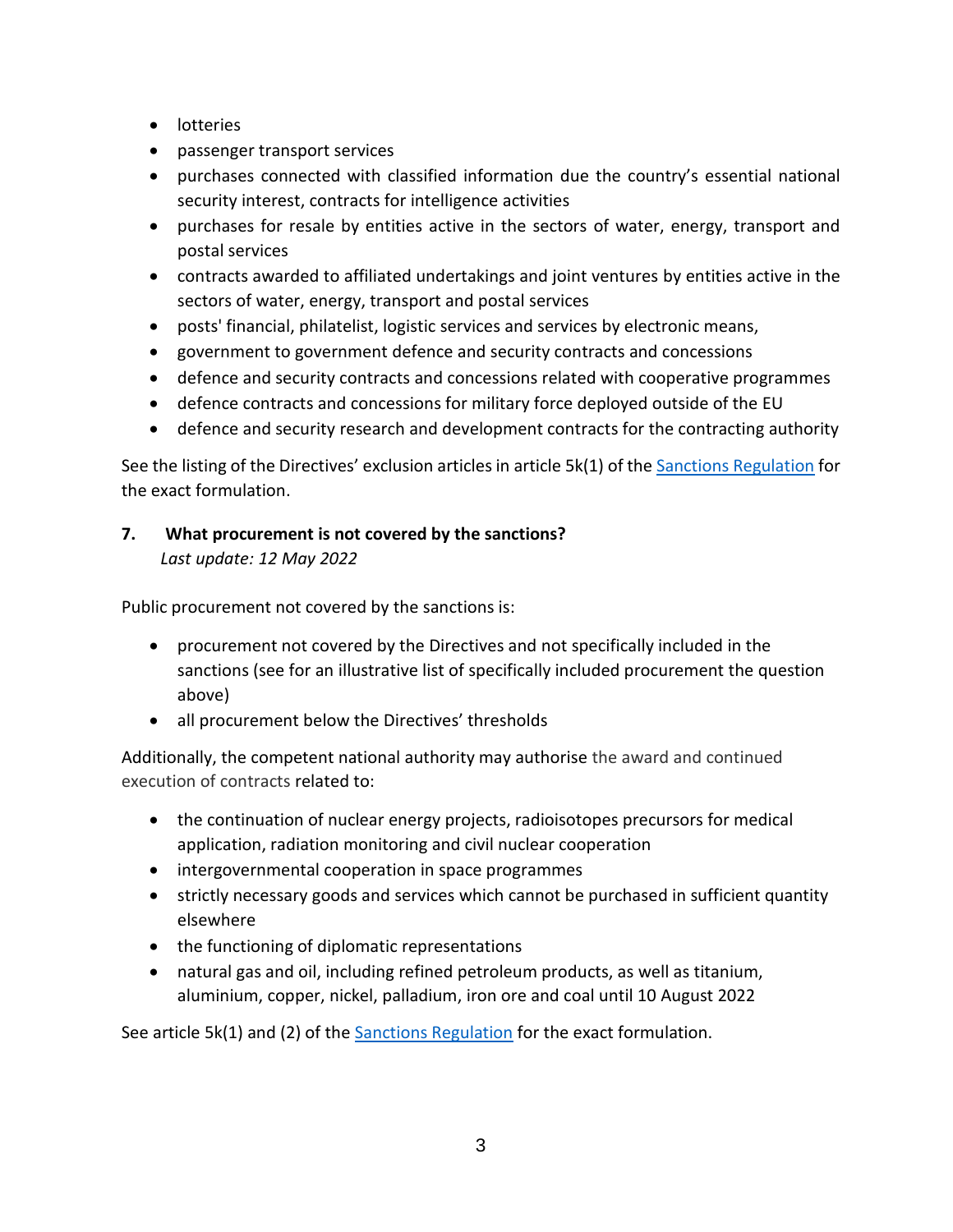### **8. What is the general logic of the public procurement sanctions?** *Last update: 12 May 2022*

Overall, the logic of the public procurement sanctions is:



### **9. Do the public procurement sanctions cover particular sectors?** *Last update: 12 May 2022*

No, as a principle the sanctions cover all sectors covered by the Directives and additional areas as specified in question 5. Other specific areas excluded from the EU public procurement legislation are also not covered by the sanctions.

### **10. Which public buyers are concerned by the sanctions?** *Last update: 12 May 2022*

All EU Member States public buyers are bound by the sanctions.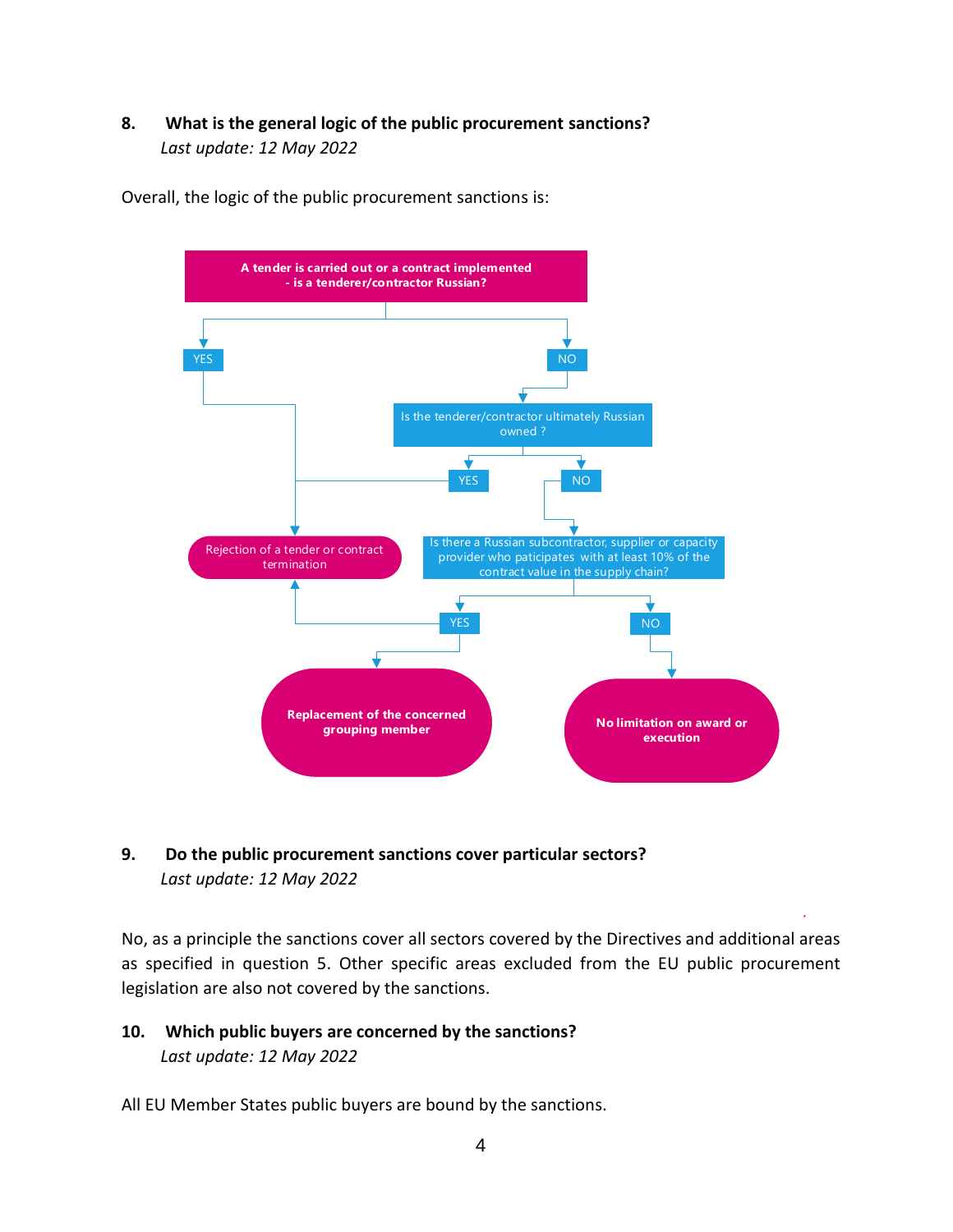#### **11. What should they do concerning ongoing contracts?**

*Last update: 12 May 2022*

Ongoing contracts covered by the sanctions cannot be further implemented. Thus, they have to be terminated. In this regard:

- All public buyers should verify whether they have concluded any public contract above the EU public procurement thresholds.
- For these contracts public buyers should:
	- $\circ$  consider the possibility of Russian involvement in the sense of Article 5k(1)
	- o check if the scope of contracts with Russian involvement is in principle covered by the sanctions (probably they are)
- In order to ensure that there is no Russian involvement in the contract, the public buyer may request a statement by the contractor along the following lines:

*I declare under honour that there is no Russian involvement in the contract of the company I represent exceeding the limits set in Article 5k of Council Regulation (EU) No 833/2014 of 31 July 2014 concerning restrictive measures in view of Russia's actions destabilising the situation in Ukraine, as amended by Council Regulation (EU) No 2022/578 of 8 April 2022. In particular I declare that:*

*(a) the contractor I represent (and none of the companies which are members of our consortium) is not a Russian national, or a natural or legal person, entity or body established in Russia;*

*(b) the contractor I represent (and none of the companies which are members of our consortium) is not a legal person, entity or body whose proprietary rights are directly or indirectly owned for more than 50 % by an entity referred to in point (a) of this paragraph;*

*(c) neither I nor the company represent is a natural or legal person, entity or body act on behalf or at the direction of an entity referred to in point (a) or (b) above,*

*(d) there is no participation of over 10 % of the contract value of subcontractors, suppliers or entities whose capacities the contractor I represent relies on by entities listed in points (a) to (c).*

• In case of any doubts, public buyers should request additional information, explanation or documents.

## **12. What should public buyers do in regard of future contracts?** *Last update: 12 May 2022*

All public buyers are strongly advised to request a declaration as above with the tender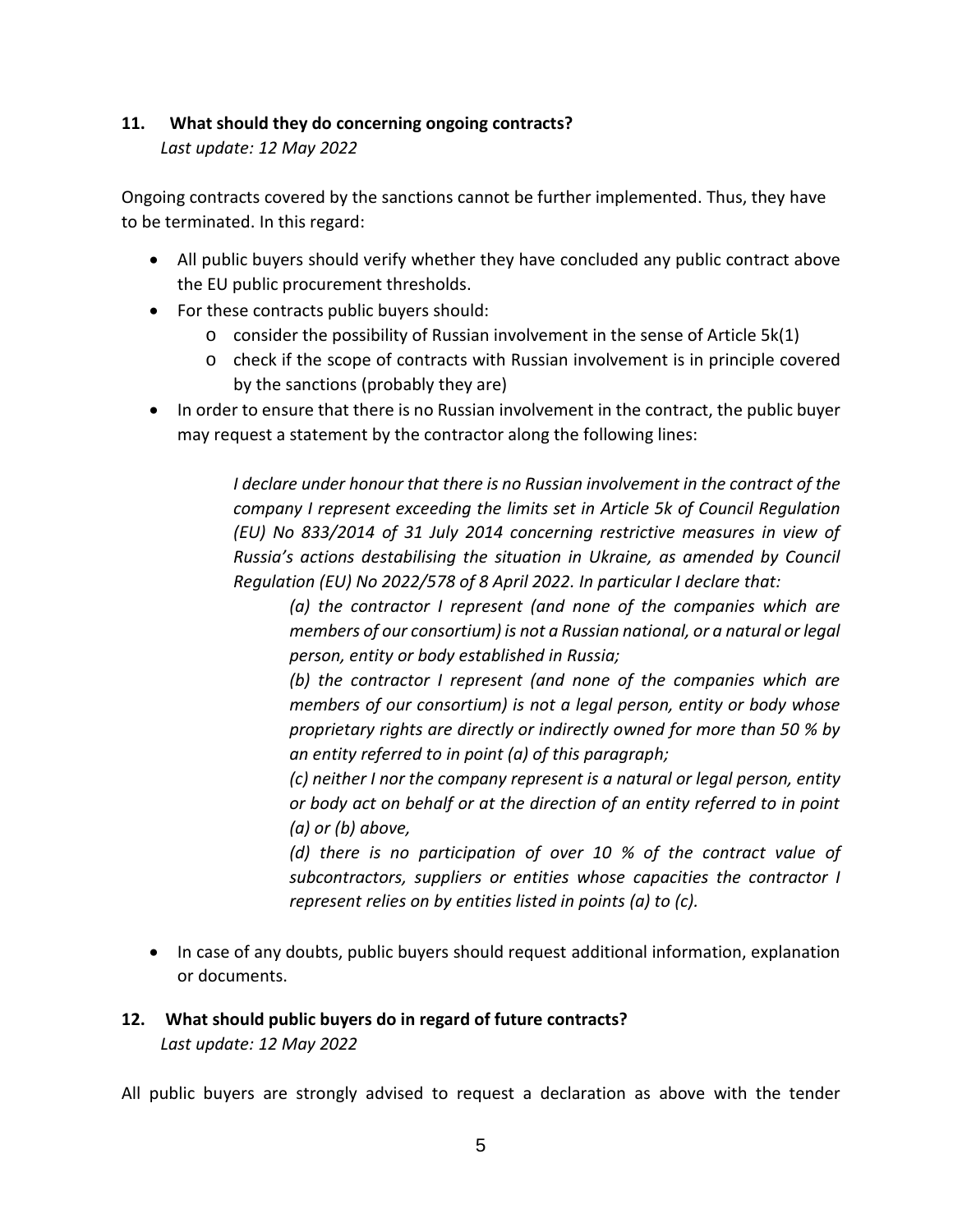documentation. They may find it appropriate to ask tenderers for detailed information or documentation on their final beneficial ownership (all consortium members in case of consortia) and possibly, also subcontractors, suppliers and entities relied on.

The above information may also be requested at a later stage, respecting the principle of equal treatment of tenderers and giving them a reasonable time for reaction.

Public buyers may request additional information in case of reasonable doubts concerning the information received.

### **13. If a contract is terminated due to these sanctions, can a new one be awarded on the basis of a negotiated procedure without publication?**  *Last update: 12 May 2022*

Ongoing contracts can in principle be still implemented until 10 October 2022. Thus contracting authorities should be able to award a new contract to replace the old one until then, if needed. There could be specific situations, e.g. in case of contracts requiring a particularly long preparation and tendering procedure, where this is not possible.

Every contract award on the basis of a negotiated procedure without prior publication of a contract notice needs to be justified on an individual basis. Termination of a contract due to the sanctions can be considered an unforeseeable event. It should, however, be analysed whether a new contact is necessary and whether its conclusion is extremely urgent. In view of the transition period for terminating contracts, this cannot be presumed. The award of a new contract within the transition period should in general be possible, either by using a normal, or an accelerated procedure.

For details on emergency procedures the Commission's Communications on procurement in Covid-19 crisis situation<sup>5</sup> and the asylum crisis situation<sup>6</sup> can be consulted.

## **14. What if a public buyer signed a prohibited contract after the date of application of the sanctions?**

*Last update: 12 May 2022*

 $\overline{a}$ 

<sup>5</sup> Communication from the Commission, Guidance from the European Commission on using the public procurement framework in the emergency situation related to the COVID-19 crisis, C/2020/2078; [https://eur-lex.europa.eu/legal-content/EN/TXT/?uri=uriserv:OJ.CI.2020.108.01.0001.01.ENG.](https://eur-lex.europa.eu/legal-content/EN/TXT/?uri=uriserv:OJ.CI.2020.108.01.0001.01.ENG) See notably point 2.3 thereof.

<sup>6</sup> Communication from the Commission to the European Parliament and the Council on Public Procurement rules in connection with the current asylum crisis, COM/2015/0454 final; [https://eur](https://eur-lex.europa.eu/legal-content/EN/TXT/?uri=CELEX%3A52015DC0454)[lex.europa.eu/legal-content/EN/TXT/?uri=CELEX%3A52015DC0454.](https://eur-lex.europa.eu/legal-content/EN/TXT/?uri=CELEX%3A52015DC0454) See notably Section 3.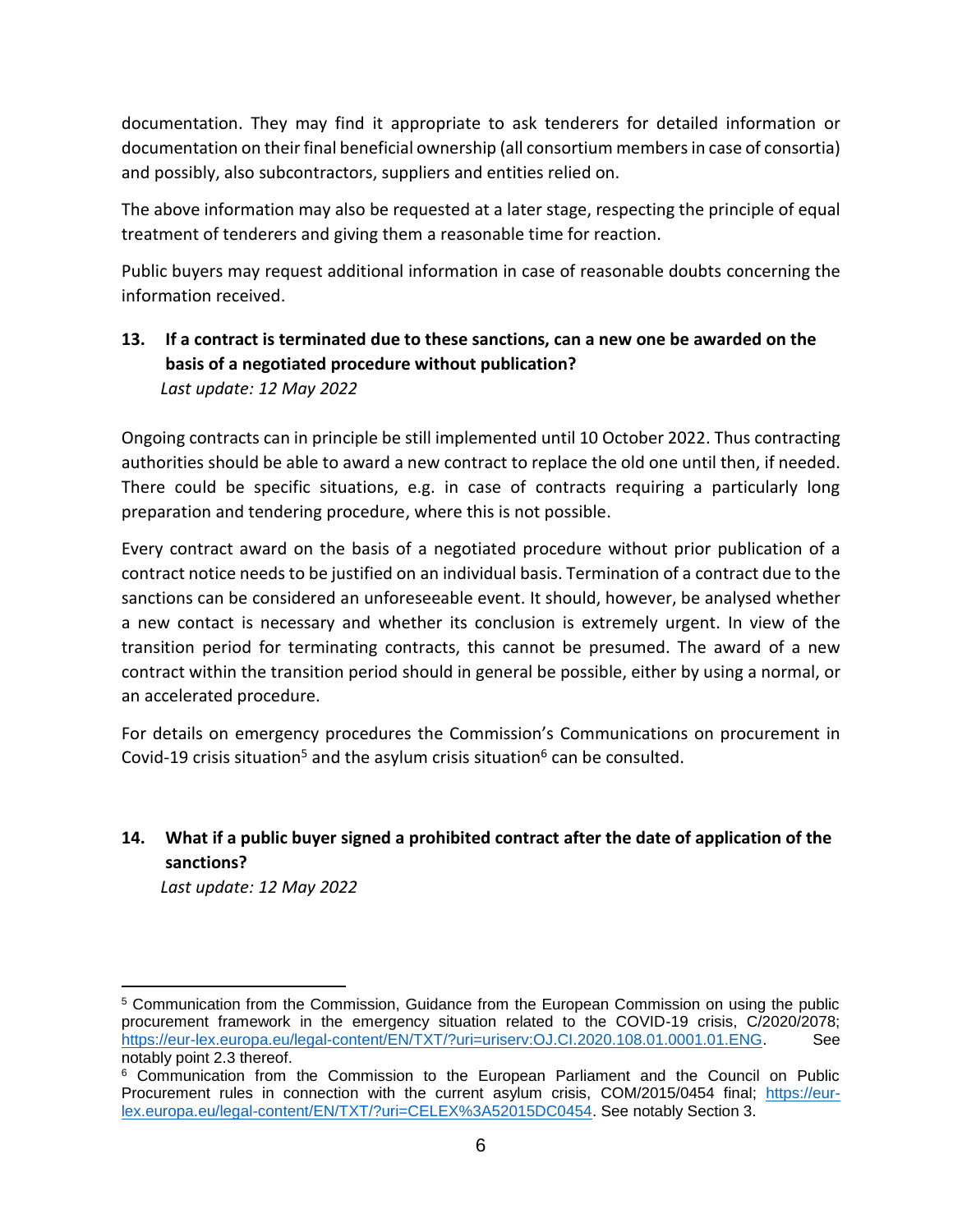Although such a contract should not have been concluded in the first place, it is valid until terminated or declared invalid by a court decision. Thus, when mistakenly concluded, it should be terminated as soon as possible.

Is shall be noted that formally this constitutes a violation of the Sanctions Regulation and should be subject to prosecution and penalties.

## **15. Can a public buyer still purchase Russian energy or gas?** *Last update: 12 May 2022*

Yes, it is still possible to purchase it from Russia, although in some cases it may require an authorisation by the competent national authorities.

Purchases of energy and fuel for production of energy by entities providing gas, heat and electricity to the public are not covered by the sanctions (exceptions from the Directive 2014/25/EU, in its article 23(b), not included in the sanctions Regulation).

Purchase of gas is also in general exempted (Article 5k(2) lit. e), upon authorisation. As explained in the reply to question 9, all public buyers should analyse if their contracts are subjected to sanctions. Thus, if a public buyer purchasing gas for itself discovers or learns from its contractor that it comes from Russian entities (including subcontractors or suppliers), it must seek an authorisation by the competent national authority to maintain the conditions of the current contract beyond 10 October 2022 (listed in Annex I to the Regulation 833/2014).

## **16. Does the 10% Russian subcontracting, supplying or capacity provision limit apply individually or cumulatively?**

*Last update: 12 May 2022*

It applies individually to each subcontractor, supplier or capacity provider. Where more than one covered entity is involved, the value of their participation has to reach 10 % in at least one case for sanctions to apply.

### **17. Does the 10% Russian subcontracting and supplying limit apply only to the first step or also further in the supply chain?** *Last update: 12 May 2022*

The terms "subcontractors" and "suppliers" include the whole supply chain and not only direct suppliers. Thus, contracts are covered even if the 10% of Russian subcontracting or supplying is provided through intermediary entities.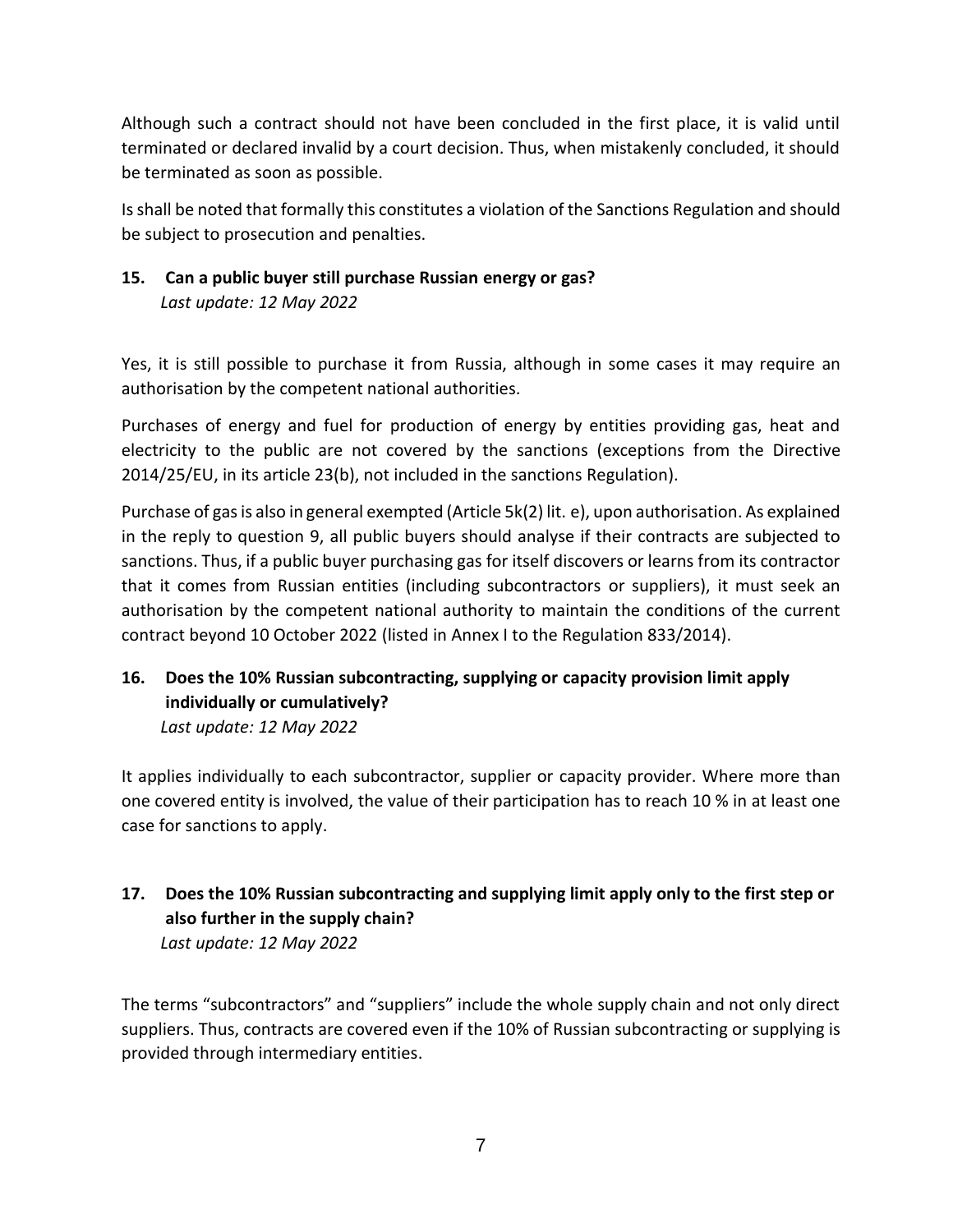**18. How does the 10% Russian subcontracting and supplying limit apply if the subcontractor or supplier is only partially owned by an entity covered by the sanctions?**

*Last update: 12 May 2022*

If a subcontractor which accounts for over 10% of the contract value is owned for more than 50% by a Russian entity or national, it is a covered subcontractor.

**19. Does** *subcontractors, suppliers or entities whose capacities are being relied on* **mean only those that the buyer knows about?** *Last update: 12 May 2022*

No, it means any third parties involved for more than 10% of the contract value.

**20. Who is meant by** *subcontractors, suppliers or entities whose capacities are being relied on***? What if these entities ultimately do not implement a contract at all?** *Last update: 12 May 2022*

These notions cover all entities that perform a part of the contract, i.e. provide services or works or deliver any kind of supply. They cover also any entity indicated in the tender offer, even if it finally does not implement any part of the contract in practice and its capacity is merely relied on for the purpose of fulfilling the selection criteria.

**21. Can subcontractors, suppliers or capacity providers be replaced?** *Last update: 12 May 2022*

Yes, the public buyer receiving a tender or having a contract involving sanctioned Russian participation should in accordance with the principle of non-discrimination and equal treatment require from the tenderer or contractor its replacement in line with article 63(2) and 71(6)(b) Directive 2014/24/EU, articles 79(1)-(2) and 88(6)(b) Directive 2014/25/EU, article 42(4)(b) Directive 2014/23/EU and by analogy should offer the possibility of its replacement in case of Directive 2009/81/EC. A replacement proposed by a tenderer or contractor should be accepted if a proposed new subcontractor, supplier or capacity provider is not in an exclusion situation (including the current sanctions) and after the replacement the selection criteria remain fulfilled by the tenderer or contractor.

In case a replacement was not proposed by the contractor or tenderer, or where the replacement proposed was not acceptable, with account being taken also of the principles of non-discrimination and equal treatment, a tender should be rejected or a contract terminated.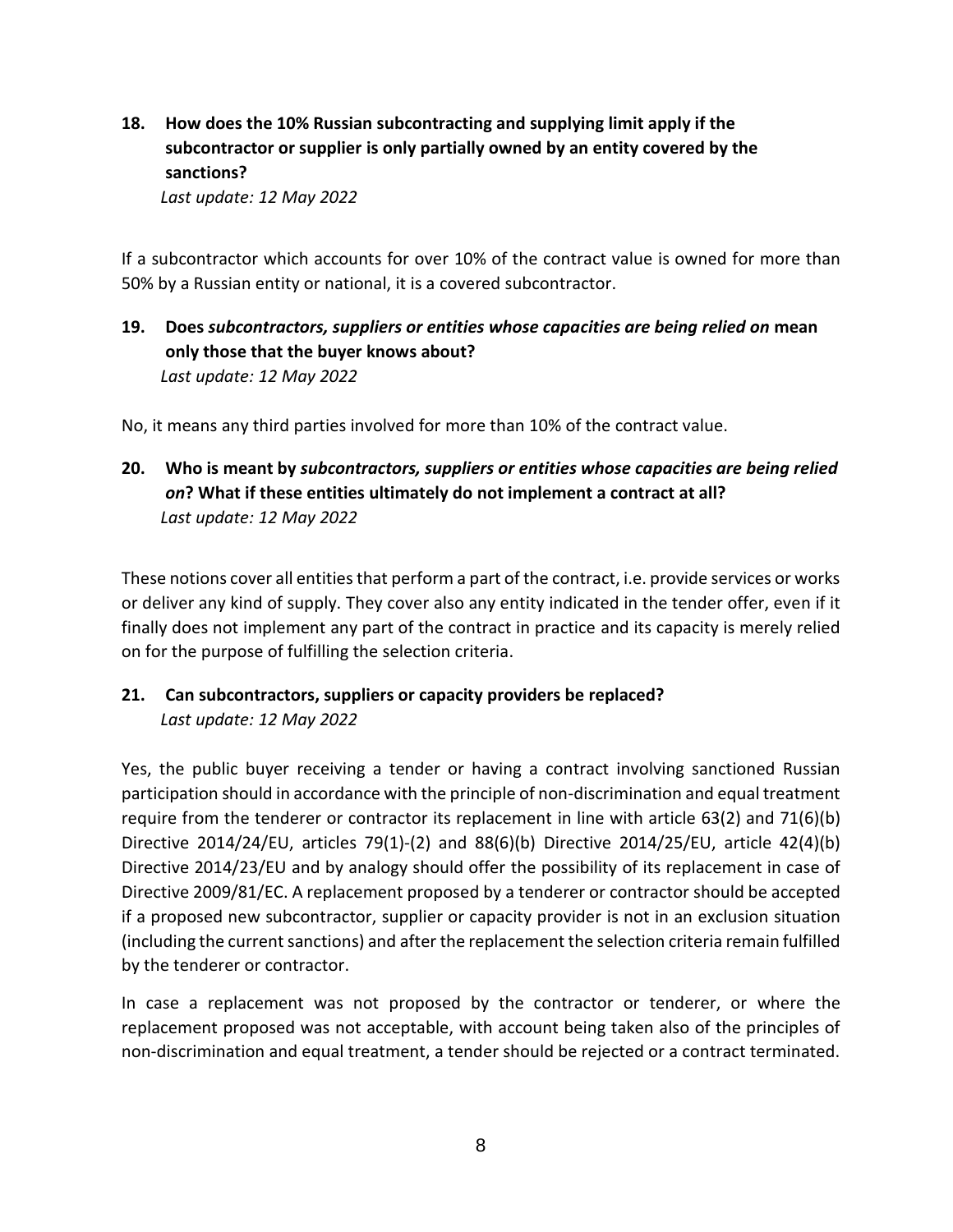### **22. Can a consortium member be replaced?**

*Last update: 12 May 2022*

No, all the members of a consortium, a group of natural or legal persons or public entities, when they jointly submit an offer having joint and several responsibility for contract implementation, constitute together one economic operator and therefore they cannot be replaced.

## **23. Does the Russian ownership concern only the immediate owner or up to the ultimate beneficial owner?**

*Last update: 12 May 2022*

The sanctions exclude any Russian ownership over 50%, up to the ultimate beneficial owner. If the Russian participation is partial, a proportion should be calculated and summarised as needed, even if the partial ownership comes from different ownership levels.

Thus, if a tenderer is owned by 30% by a Russian citizen and 70% by an EU company, which is owned by 40% by a Russian entity, the tenderer is owned for 58% by covered entities and should be excluded.

# **24. How is the owner's nationality proportion established in the case of companies listed on the stock market?**

*Last update: 12 May 2022*

Any company involved in a public procurement procedure or contract, whether listed on a stock market or not, is obliged to provide detailed information on their owners, to the extent necessary to establish that it is not Russian owned over the forbidden limit.

## **25. Is requesting the information about ownership in line with the rules on the protection of personal data?**

*Last update: 12 May 2022*

Information on ownership is necessary to implement the Sanctions Regulations. Therefore, public buyers are authorised to request it by Article 6 of the GDPR.<sup>7</sup> Nevertheless, all the rules on the protection of personal data (GDPR)<sup>8</sup> still apply. Thus, the information shall be protected, not shared beyond the purpose for which it was obtained, and destroyed when it is not needed.

 $\overline{a}$ <sup>7</sup> [Regulation \(EU\) 2016/679.](https://eur-lex.europa.eu/legal-content/EN/TXT/?uri=CELEX%3A02016R0679-20160504&qid=1532348683434)

<sup>8</sup> [Regulation \(EU\) 2016/679.](https://eur-lex.europa.eu/legal-content/EN/TXT/?uri=CELEX%3A02016R0679-20160504&qid=1532348683434)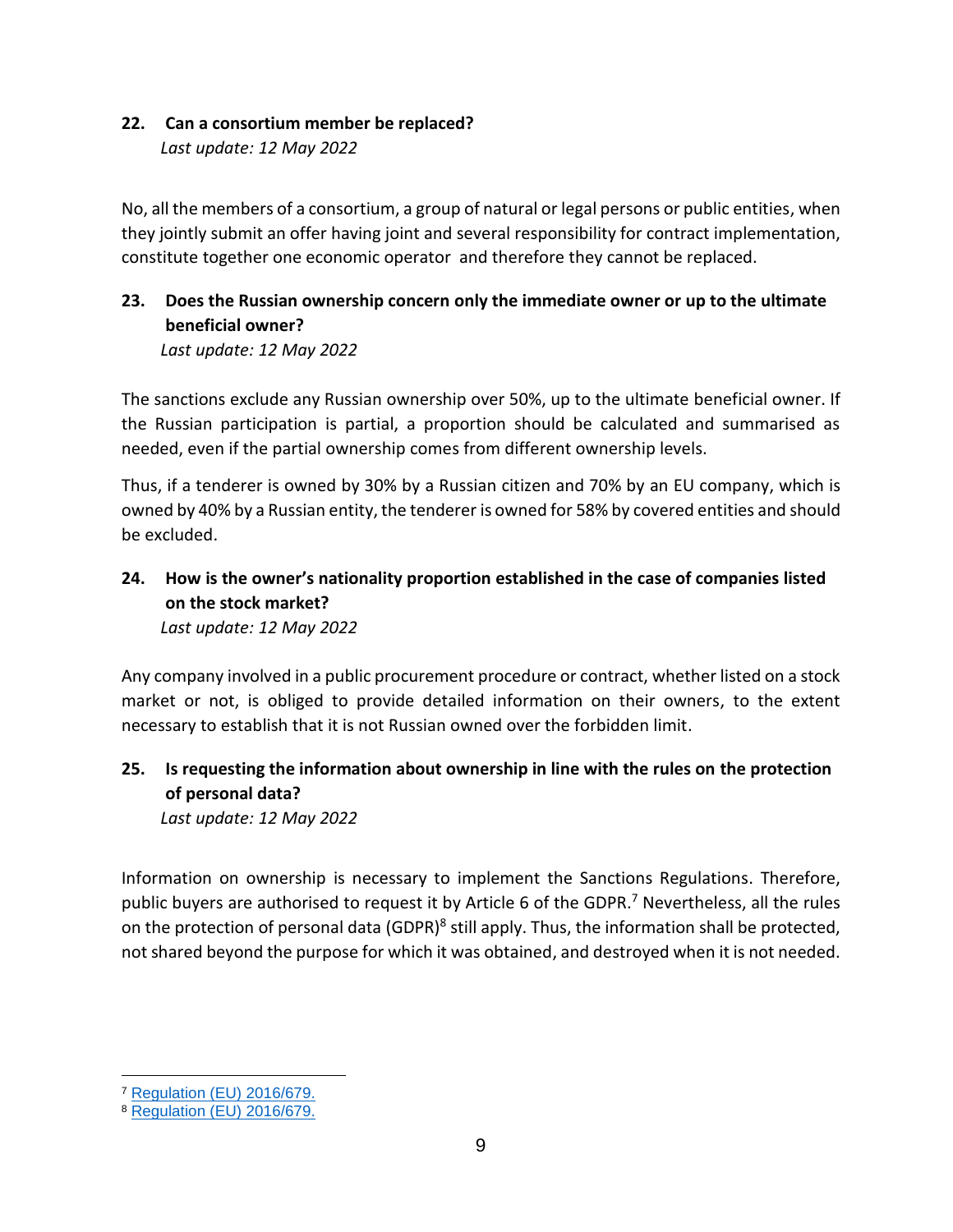#### **26. Can excluded tenderers claim violation of the principle of transparency?** *Last update: 12 May 2022*

No. The Sanctions Regulation is directly and immediately applicable from its entry into force and the fact that this exclusion was not listed in the procurement documents, or that it is not contained in the applicable Public Procurement Directive, is irrelevant.

## **27. Can contracts subject to sanctions still be awarded if their execution finishes before 10 October 2022?**

*Last update: 12 May 2022*

No. Contracts covered by the sanctions cannot be awarded, even if the contract execution would finish before 10 October 2022.

## **28. Can a contract just be suspended and not terminated?** *Last update: 12 May 2022*

The Sanctions Regulation prohibits the execution of the contract. Therefore, a contract can be terminated or suspended indefinitely and unconditionally, in accordance with national law.

### **29. Shall the sanctioned companies be excluded from Dynamic Purchasing Systems list?** *Last update: 12 May 2022*

Since a Dynamic Purchasing System is not a contract, the participation of covered entities in the list should be considered as frozen and no invitations should be sent to them.

## **30. What does acting on behalf of or at the direction of covered entities mean?** *Last update: 12 May 2022*

This is an issue of factual assessment which needs to be made by the buyer. The Commission has provided guidance on how to assess this in its Commission opinion of 17 October 2019 :

[https://ec.europa.eu/info/sites/default/files/business\\_economy\\_euro/banking\\_and\\_finance/](https://ec.europa.eu/info/sites/default/files/business_economy_euro/banking_and_finance/documents/191017-opinion-regulation-2014-833-article-5-1_en.pdf) [documents/191017-opinion-regulation-2014-833-article-5-1\\_en.pdf](https://ec.europa.eu/info/sites/default/files/business_economy_euro/banking_and_finance/documents/191017-opinion-regulation-2014-833-article-5-1_en.pdf)

*"In the absence of a definition and/or criteria that can be used to assess whether an entity acted on behalf or at the direction of a targeted entity, the NCA should take into account all the relevant circumstances in order to establish the situation at hand. These can include, for example, the precise ownership/control structure, including links between natural persons; the nature and purpose of the transaction, coupled with the stated business duties of the entity that is owned or controlled; previous instances of acting on behalf or at the direction of the targeted*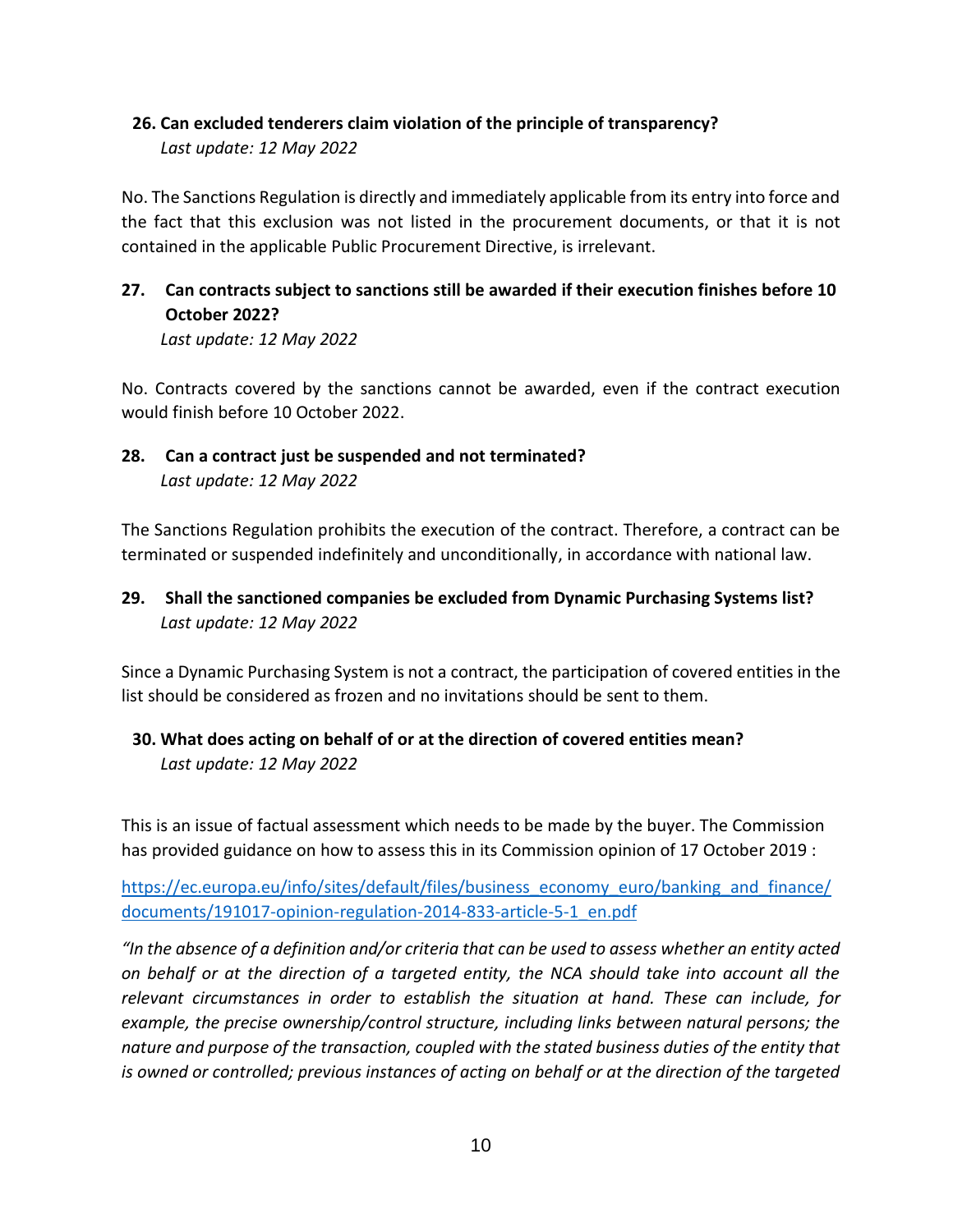*entity; disclosure made by third parties and/or factual evidence indicating that directions were given by the targeted entity.*"

## **31. How is the 50% ownership calculated in the case of consortia?** *Last update: 12 May 2022*

The limit is calculated individually. It applies to each consortium member. None of them can be Russian owned for over 50%.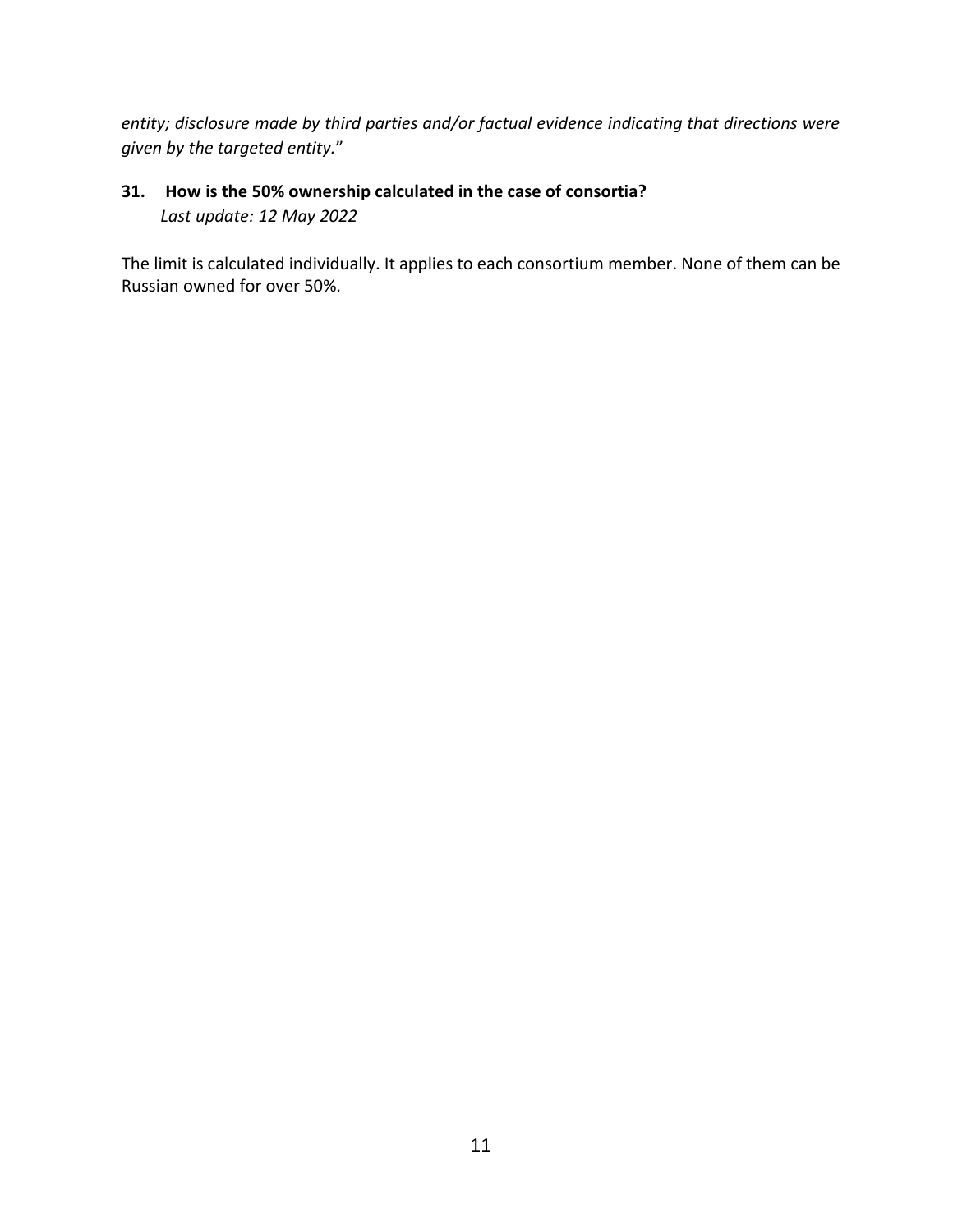## **32. Do the sanctions prohibit contracts with a Russian company or a Russian owner that itself is owned by a non-Russian company or individual?** *Last update: 12 May 2022*

The prohibition applies in respect of all companies established in Russia, independently of their ownership, as well as to companies that are directly or indirectly owned by a Russian national or company established in Russia for more than 50 %. This is regardless of whether these companies are owned by a company that is not established in Russia or in ownership of a Russian company or national.

Whether or not a Russian company is owned by a non-Russian company or individual is thus not relevant.

## **33. Are the contracts below the EU public procurement thresholds covered by the sanctions?**

*Last update: 12 May 2022*

No, contracts below the EU public procurement thresholds are not covered by the sanctions. However, a contract shall not be artificially split into parts. In case a contract is artificially split with the aim of avoiding the threshold, it is to be considered as one contract and as such covered by the sanctions.

## **34. Are the decisions related to sanctions subject to review like other public procurement decisions?**

*Last update: 12 May 2022*

Yes, the decisions of public buyers related to the Sanctions Regulation are subject to review as any other decision taken in regard of contracts falling within the scope of Directives 2014/23/EU, 2014/24/EU, 2014/25/EU and 2009/81/EC. Thus, a tenderer having or having had an interest in obtaining a particular contract and who has been harmed or risks being harmed by a decision of the public buyer allegedly contrary to the Sanctions Regulation, may lodge a complaint before the first instance public procurement review body.

The decisions on termination of an ongoing public contract based on the Sanctions Regulation are subject to review based on the national law, as any other aspect of implementation of the public contracts. At the same time, no damages can be claimed for their termination as per Article 11 of the Sanctions Regulation.